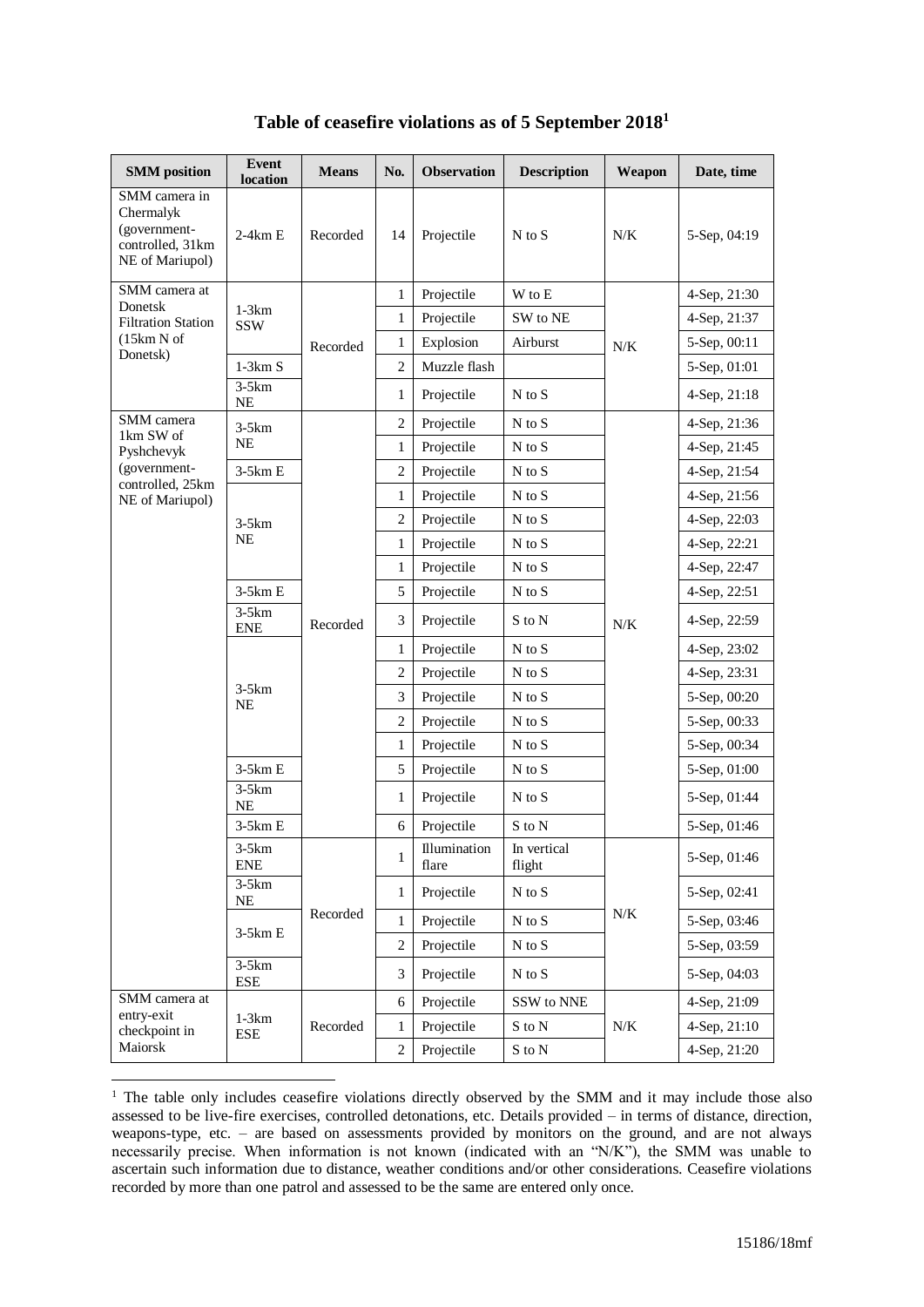| (government-<br>controlled, 45km<br>NE of Donetsk)                                                            |                             |          | 4              | Projectile | S to N                                                                                         |                             | 4-Sep, 23:02           |
|---------------------------------------------------------------------------------------------------------------|-----------------------------|----------|----------------|------------|------------------------------------------------------------------------------------------------|-----------------------------|------------------------|
| SMM camera at<br>entry-exit<br>checkpoint in<br>Marinka<br>(government-<br>controlled, 23km<br>SW of Donetsk) | 4-5km<br><b>NNE</b>         | Recorded | 3              | Projectile | E to W                                                                                         | N/K                         | 4-Sep, 23:02           |
| SMM camera in<br>Zolote<br>(government-<br>controlled, 60km<br>W of Luhansk)                                  | 1.5-1.6km<br><b>SE</b>      | Recorded | 1              | Explosion  | Impact<br>(assessed as<br>inside the<br>disengagement<br>area)                                 | AGL                         | 5-Sep, 08:35           |
|                                                                                                               | $1.4 - 1.5$ km              |          | 3              | Explosion  | Impact<br>(assessed as<br>inside the<br>disengagement<br>area)                                 |                             | 5-Sep, 09:19           |
|                                                                                                               | <b>SSE</b>                  |          | $\overline{4}$ | Explosion  | Impact<br>(assessed as<br>inside the<br>disengagement<br>area)                                 |                             | 5-Sep, 09:21           |
|                                                                                                               | 1.5-1.6km<br><b>SE</b>      |          | 1              | Explosion  | Impact<br>(assessed as<br>inside the<br>disengagement<br>area)                                 |                             | 5-Sep, 10:13           |
| Marinka<br>(government-<br>controlled, 23km<br>SW of Donetsk)                                                 | 1km E                       | Heard    | 4              | burst      |                                                                                                | Small<br>arms               | 5-Sep, 12:38           |
| 1.5km N of<br>Pervomaisk<br>$(non-$<br>government-<br>controlled, 58km<br>W of Luhansk)                       | $2-2.5km$<br><b>NW</b>      | Heard    | $\overline{c}$ | Explosion  | Undetermined<br>(assessed as<br>inside the<br>disengagement<br>area)                           | Mortar<br>(82mm)            | 5-Sep, 10:12-<br>10:40 |
| 1.5km W of<br>Zolote-4/Rodina<br>(government-<br>controlled, 59km<br>W of Luhansk)                            | $0.1 - 0.2km$<br><b>SSE</b> | Heard    | 7              | Explosion  | Outgoing<br>(unable to<br>assess whether<br>inside or<br>outside the<br>disengagement<br>area) | Mortar<br>(type)<br>$N/K$ ) | 5-Sep, 10:10-<br>10:12 |
| W edge of<br>Zolote-<br>2/Karbonit<br>(government-<br>controlled, 62km<br>W of Luhansk)                       | $5-6km S$                   | Heard    | 15             | Explosion  | Undetermined<br>(assessed as<br>inside the<br>disengagement<br>area)                           | N/K                         | 5-Sep, 10:25-<br>11:00 |
| 0.5km NE of<br>Orikhove<br>(government-<br>controlled, 57km<br>NW of Luhansk)                                 | $2.5-3km$<br><b>SE</b>      | Heard    | 3              | Burst      |                                                                                                | Small<br>arms               | 5-Sep, 10:47-<br>10:48 |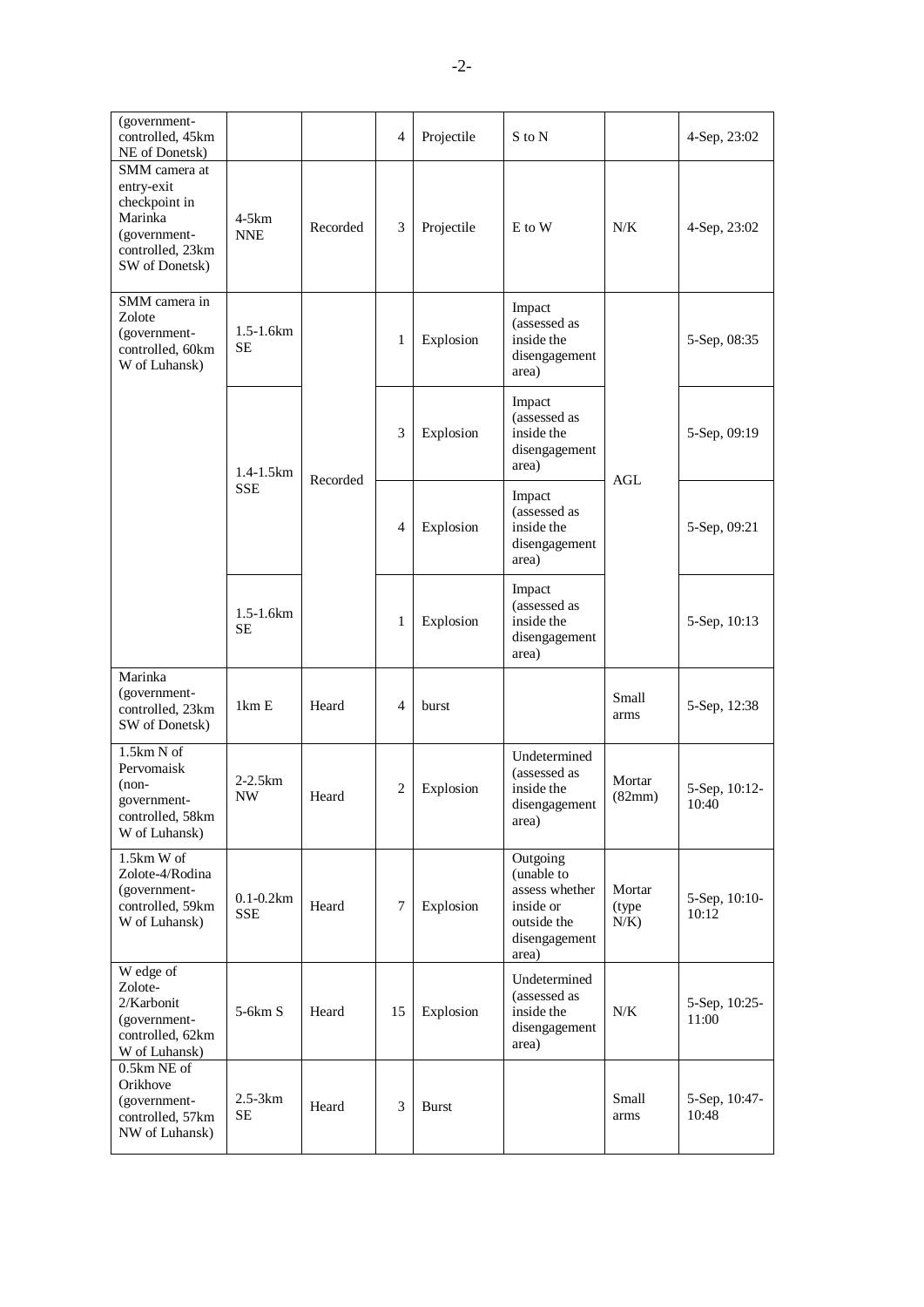| NW edge of<br>Trokhizbenka<br>(government-<br>controlled, 32km<br>NW of Luhansk) | $1-2km$<br><b>SW</b> | Heard |                | Shot      |              | Small<br>arms | 5-Sep, 11:23           |
|----------------------------------------------------------------------------------|----------------------|-------|----------------|-----------|--------------|---------------|------------------------|
|                                                                                  | $2-3km$<br><b>SW</b> |       | $\overline{2}$ | Explosion | Undetermined | N/K           | 5-Sep, 14:17-<br>14:18 |